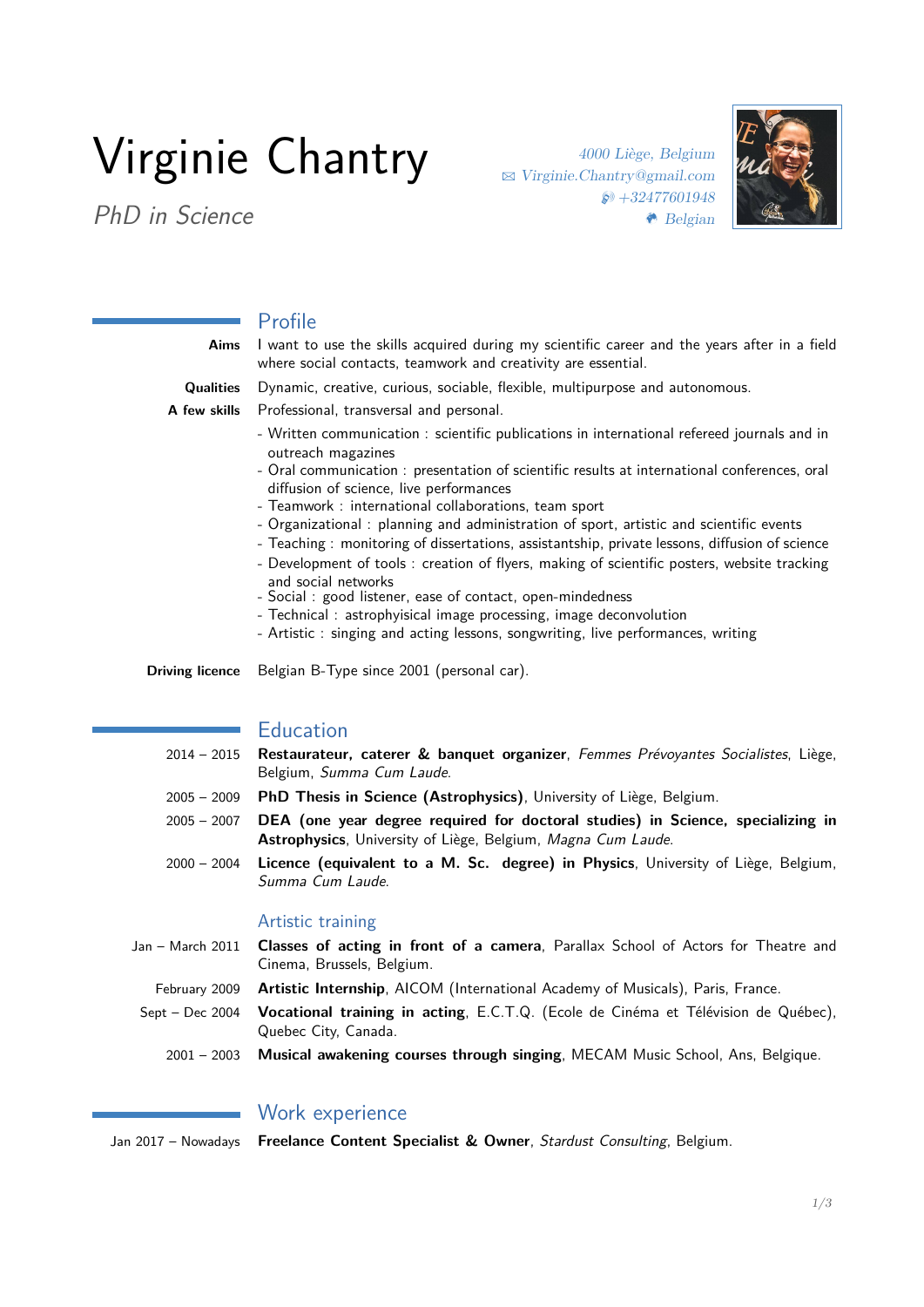- Nov 2013 Nowadays **Freelance Science Journalist**, Athena, Walloon science and technology outreach magazine, Belgium.
- Sept 2018 Oct 2021 **Founder & Manager**, La Licorne Gourmande, Liège, Belgium. Creation and management of a chocolate shop specialized in local handcrafted sweet products in the neighborhood of the Guillemins train station in Liège
	- 2017 2018 **Freelance Science Journalist**, Paris Match Magazine, Match Avenir section, France.
- June 2013 Oct 2016 **Administrative Assistant**, Court bailiff office of Maître Vidick, Jemeppe, Belgium. On & off: June and July 2013, from November 2013 to June 2014 and from June to October 2016.
- Août 2015 Mai 2016 **Sales & Cook Assistant**, Various companies, Liège area, Belgium, positions related to the "restaurateur, caterer & banquet organizer" degree that I obtained in June 2015. May 2016: Sales Assistant and Shop Manager at "La Femme Chocolat Shop&Go" in Battice (ice cream, chocolate and delicatessen products). From October to December 2015: Sales Assistant at the shop of the Galler chocolate factory in Vaux-sous-Chèvrement. September 2015: Substitute Cooking Teacher at les Femmes Prévoyantes Socialistes de Liège in Liège. A few days in 2015 and in 2016: Assistant Cook at the restaurant "Chez K Enoteca" in Boncelles.
	- Feb March 2013 **Assistant Location Manager, Runner and Location Scout**, on the feature film "Etre" written and directed by Fara Sene, Les Films du Carré" Production, Liège, Belgium.
- Sept 2011 Dec 2012 **Postdoctoral Researcher**, PRODEX (Belgian Science Policy: space research and applications), University of Liège, Belgium.
	- Jan Sept 2010 **Research fellow (postdoctoral researcher)**, Belgian National Fund for Scientific Research (FNRS, www.fnrs.be), University of Liège, Belgium. **From February to June**: Visitor at ESO (European Southern Observatory, [http://www.eso.](http://www.eso.org) [org](http://www.eso.org)) in Chile in the framework of the TRAPPIST project, on site support astronomer: participation to the installation of the TRAPPIST telescope and scientific investigation ([http:](http://www.trappist.ulg.ac.be) [//www.trappist.ulg.ac.be](http://www.trappist.ulg.ac.be))
- Sept 2006 Dec 2009 **Research Fellow (PhD Student and Teaching Assistant)**, Belgian National Fund for Scientific Research (FNRS, www.fnrs.be), University of Liège, Belgium.
- Sept 2005 Sept 2006 **PhD Student**, PRODEX (Belgian Science Policy: space research and applications), University of Liège, Belgium.

Before Sept 2005 **Various student jobs**.

Waitress at Les Epicuriales (social and commercial event) in Liège (Belgium), secretary work for a bailiff in Liège (Belgium), fashion store employee in Wellington (New Zealand), hostess at the Kinepolis cinema complex in Liège (Belgium), coffee quality control at the Kraft-Jacob Suchard Factory in Liège (Belgium).

Volunteer work **Various volunteer jobs (in Belgium)**. Stewardship for youth camps, bar attendant and event planner (concerts, dinners, parties) at my tennis club, lessons of Physics, Mathematics and English for students in difficulty.

# Computer skills

| <b>Operating systems</b> Windows XP, Linux, Mac OS X |                                                   | <b>Image processing IRAF, PYRAF, MIDAS, DS9</b> |
|------------------------------------------------------|---------------------------------------------------|-------------------------------------------------|
| <b>Office computing</b> Microsoft Office, Openoffice |                                                   | Programming BASH/SHELL, FORTRAN, PERL           |
| <b>Internet</b> Research, emailing                   | <b>Text formatting</b> $\angle$ ET <sub>F</sub> X |                                                 |

#### Languages

| French         | Fluent    |
|----------------|-----------|
| English        | Very good |
| <b>Spanish</b> | Moderate  |

**Native language** High skills for writing, reading and speaking Skills for writing, reading and speaking